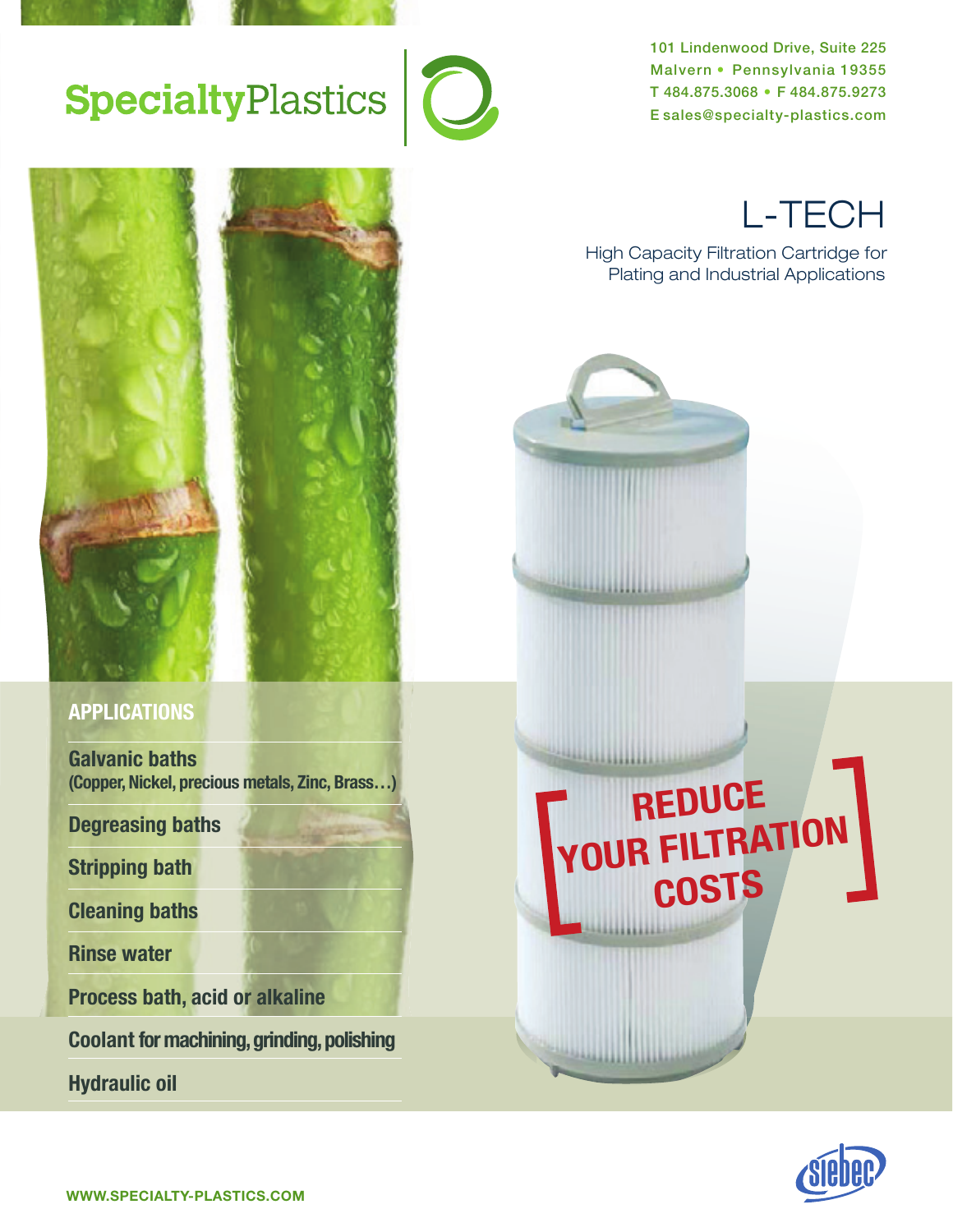#### **It is a the following system in the following parameters need to be seen to be a set of the following parameters** ale Filtering Flement **obtaining a perfectly treated product and**  tow to Choose The I filtration elements: How to Choose The Most Suitable Filtering Element

The following parameters need to be taken into account when comparing filtration elements: taken into account when comparing ne following param

The following parameters need to be

It is at the heart of your filtering system and can make all the difference between **obtaining a perfectly treated product and a reject. and can make all the difference between**  $\mathbf{r}$  a filtering a filtering a filtering a filtering element as it determines the following two factors:  $\mathbf{r}$ **the retention capacity:** the quantity of sediment retained prior to the destruction of the filtration media

#### The filtration surface: the contract of the contract of the contract of the contract of the contract of the contract of the contract of the contract of the contract of the contract of the contract of the contract of the co is a key element when selecting a filtering element as it determines the following two factors: (make sure you take the possibility of washing and re-using into account).

is a key element when selecting a filtering element as it determines the following two factors: the retention capacity: the quantity of sediment retained prior to the destruction of the filtration media (make sure you take the possibility of washing and re-using into account).

Loss of charge due to the installation of the filtering media: loss of charge should be as low as possible so as to ensure the electrolyte rotates correctly and enable the pumping system to be used more efficiently.

#### **Media filtering efficiency:** Take the following example: 90% 1μ porosity means that 90% of the particles of 1μ and larger will be stopped It is essential to know the efficiency of a filtering media, knowing its porosity is not enough.

Take the following example: 90% 1µ porosity means that 90% of the particles of 1µ and larger will be stopped when passing through the media. This time the installation maintenance costs and hence on the over filtering costs.

It is essential to know the efficiency of a filtering media, knowing its porosity is not enough.

#### **The time required to change the filtering system:** This time has a direct impact on the installation maintenance costs and hence on the over filtering costs.

This time has a direct impact on the installation maintenance costs and hence on the over filtering costs. **Various systems currently exist:**

# **Various systems currently exist:**

### **Various systems currently exist: None of the existing filtering devices meet SIEBEC L-TECH superior performances**

|                                    | <b>Advantages</b>                            | <b>Drawbacks</b>                                                                                                                                                         |
|------------------------------------|----------------------------------------------|--------------------------------------------------------------------------------------------------------------------------------------------------------------------------|
| <b>Wound</b><br>cartridges         | Basic product widely<br>available            | Low retention capacity<br>Low filtering quality<br>Low filtering surface area<br>Significant loss of charge<br>High maintenance times<br>Vertical retention of sediments |
| <b>Spun-bonded</b><br>cartridges   | Possible to obtain high<br>quality filtering | Low retention capacity<br>High maintenance times<br>Low filtering surface area<br>Significant loss of charge                                                             |
| <b>Papers for</b><br><b>plates</b> | Horizontal retention of<br>sediments         | Very low retention capacity<br>Very long maintenance times<br>Very low filtering surface area<br>Very significant loss of charge                                         |

Very long maintenance times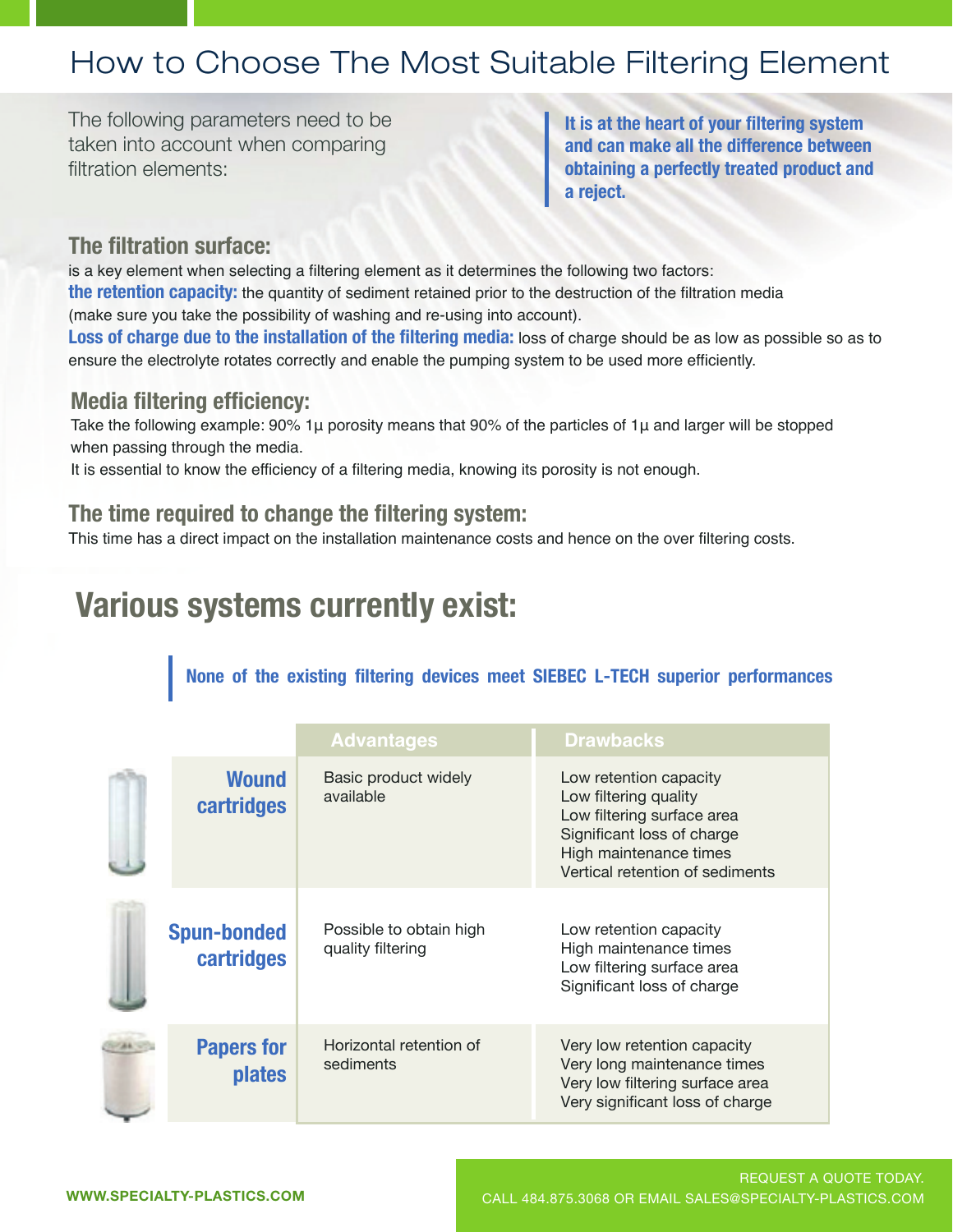## Designed for Plating and Industrial Applications



Thanks to SIEBEC's mastery of pleated systems Thanks to SIEBEC's mastery of pleated systems the filtration surface area is a very large 5m² for a the filtration surface area is a very large 5m² for a twenty inch cartridge twenty inch cartridge

Cartridge with retention threshold of 99.6% Cartridge with retention threshold of 99.6% from 0.2 to 100 µ from 0.2 to 100 µ

Cartridge components entirely made of-Cartridge components entirely made of-Polypropylene (PP) (for L-TECH PP models only) Polypropylene (PP) (for L-TECH PP models only)

May be washed 10 times on average

Reduces filtration costs. Large flow rates Reduces filtration costs. Large flow rates thanks to the reduced loss of charge. thanks to the reduced loss of charge. High retention capacity High retention capacity

Quality of the filtered product and porosity Quality of the filtered product and porosity adapted to the sort of electrolyte adapted to the sort of electrolyte

No risk of electrolyte contamination. Suitable for a wide range of electrolytes up to 160ºF (70ºC) PP. Media Adherence ensured by polypropylene.

Significantly reduces operating costs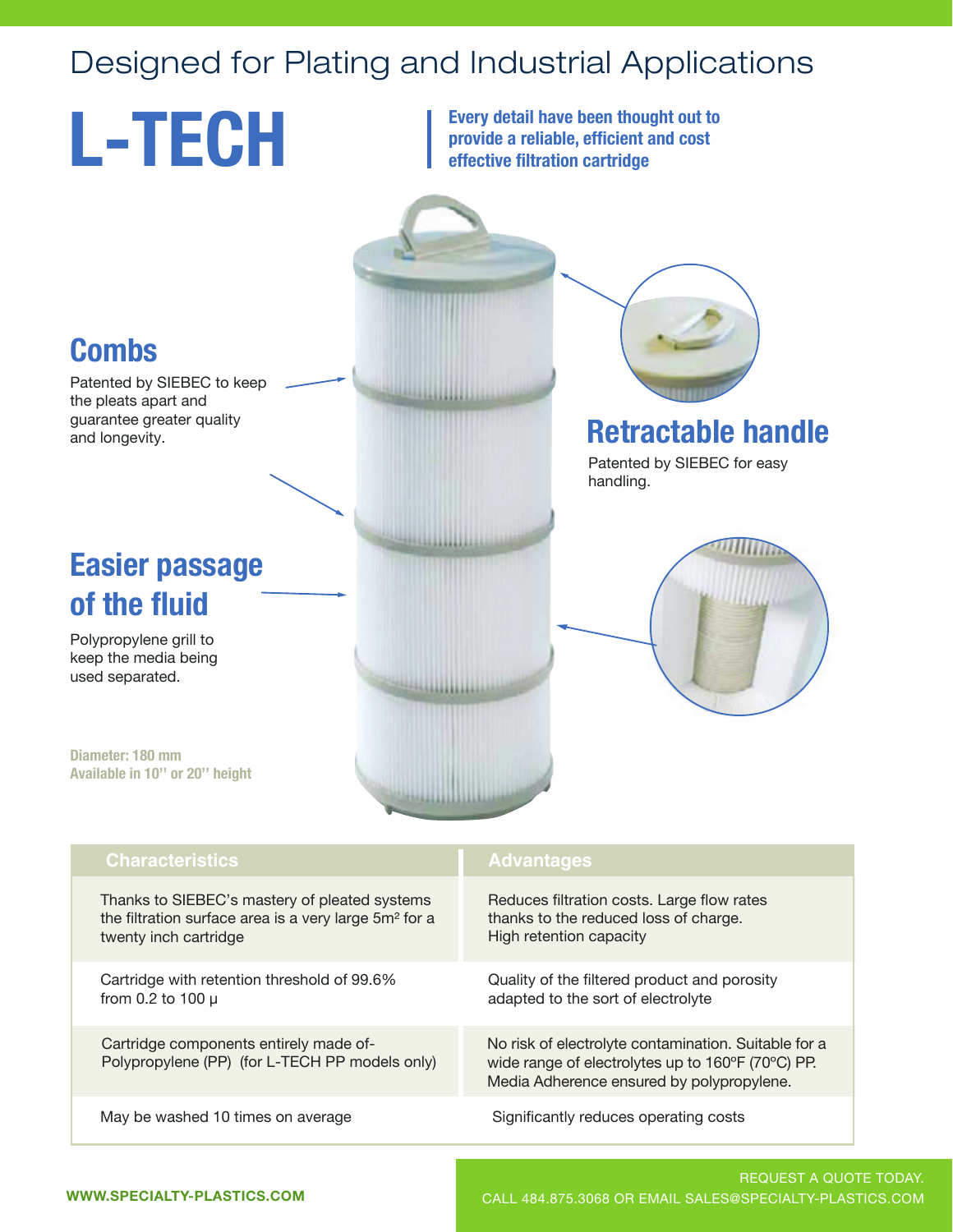### Retention Capacity of Various Filtering Media

Tests carried out by the European Filter Tests carried out by the European Filter Centre Centre

in accordance with norms EN13 343-2 in accordance with norms EN13 343-2 (NFX45-303) (NFX45-303)

put using a SIEBEC L50 filter at 10m<sup>3</sup> /h put using a SIEBEC L50 filter at 10m<sup>3</sup> /h



**These tests carried out in accordance with current norms These tests carried out in accordance with current norms show that the L-Tech cartridge can retain up to 8 times show that the L-Tech cartridge can retain up to 8 times more sediment for a single use, leaving other filtering media more sediment for a single use, leaving other filtering media far behind! This outstanding retention capacity significantly far behind! This outstanding retention capacity significantly reduces filtering costs. reduces filtering costs.**



# Comparative Analysis of Filtering Costs

Filtering costs for a SIEBEC L50 filter for 5 usages Loo liiter for 5 usages (washing and re-using) (washing and re-using) Filtering costs for a SIEBEC

**Thanks to the L-TECH technology you can reduce your filtering costs by up to a factor of 10 over just 5 L-TECH cartridge usages! Filtering media costs are significantly of 10 over just 5 L-TECH cartridge usages! Filtering media costs are significantly reduced thanks to its reusability and high retention capacity. The user is placed at the heart of the L-Tech concept, which is quick to assemble and The user is placed at the heart of the L-Tech concept, which is quick to assemble and easy to handle resulting in spectacular time savings when changing media. easy to handle resulting in spectacular time savings when changing media. Thanks to the L-TECH technology you can reduce your filtering costs by up to a factor reduced thanks to its reusability and high retention capacity.**



REQUEST A QUOTE TODAY. WWW.SPECIALTY-PLASTICS.COM CALL 484.875.3068 OR EMAIL SALES@SPECIALTY-PLASTICS.COM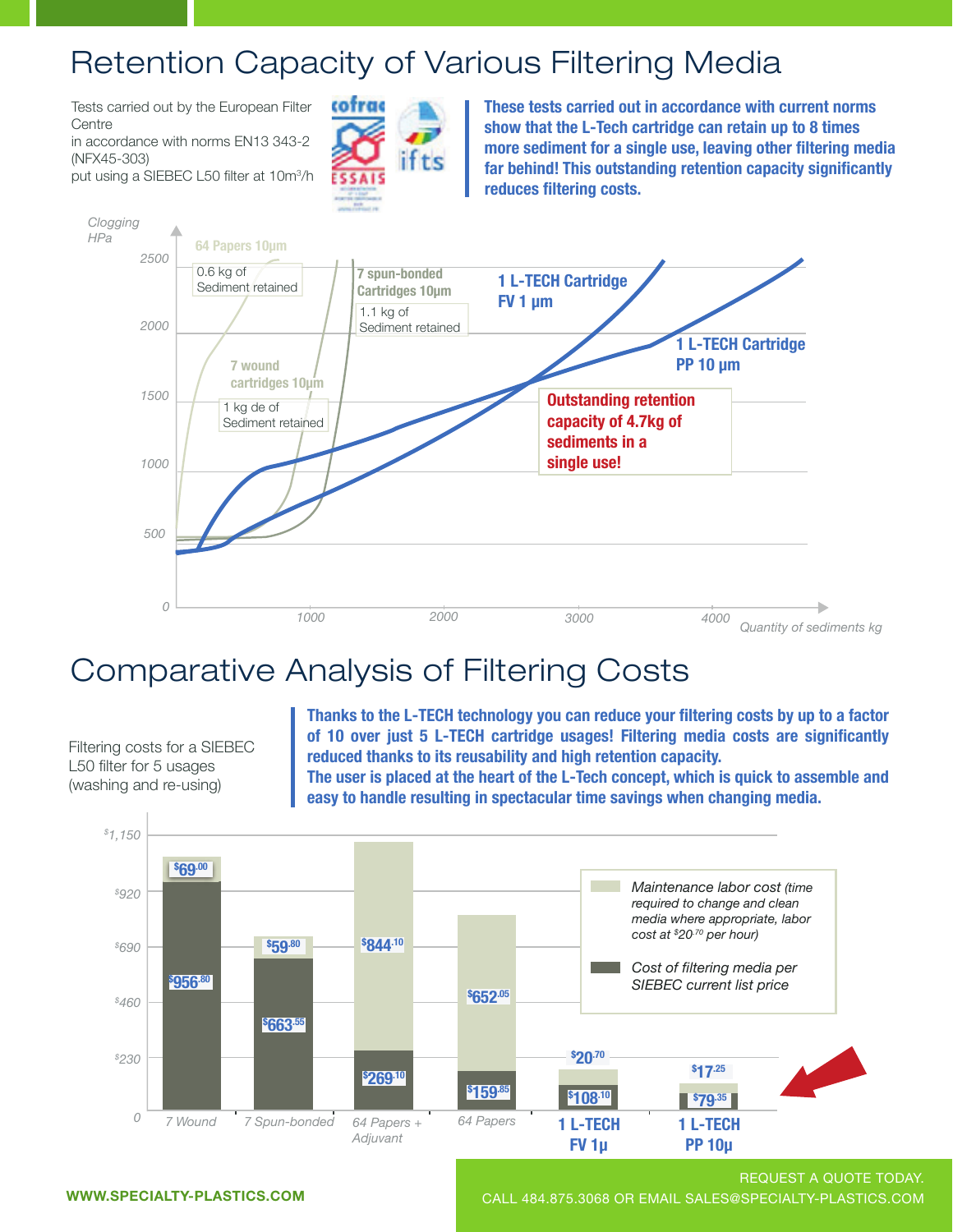# Choose The Right Model For Specific Use

### **L-TECH cartridges for galvanic baths**

| <b>Model</b>                            | <b>Recommanded for</b>                                 |
|-----------------------------------------|--------------------------------------------------------|
| L-TECH 1 micron                         | Copper, Nickel, precious metals acid baths             |
| L-TECH 5 microns                        | Copper, Nickel, precious metals acid baths             |
| L-TECH 20 microns                       | Zinc, Brass, precious metals, chromic acid baths       |
| L-TECH PP 10 microns                    | Alkaline Copper, Nickel, Brass, rinse baths            |
| L-TECH PP 50 microns                    | Alkaline baths, barrel Nickel, flux baths, rinse baths |
| L-TECH PP 100 microns Zinc-Nickel baths |                                                        |

### **L-TECH cartridges for industrial use**

| <b>Model</b>       | <b>Recommanded for</b>                                             |  |
|--------------------|--------------------------------------------------------------------|--|
| L-TECH 0.2 microns | Colloids, prefiltration before reverse osmosis                     |  |
| L-TECH 1 micron    | Process water, filtration before membranes                         |  |
| L-TECH 5 microns   | Degreasing baths, process water, cleaning baths, coolant, pure oil |  |
| L-TECH 20 microns  |                                                                    |  |
| L-TECH 50 microns  | Degreasing baths, alkaline or acid process water, cleaning baths,  |  |
| L-TECH 100 microns | Rinse baths                                                        |  |